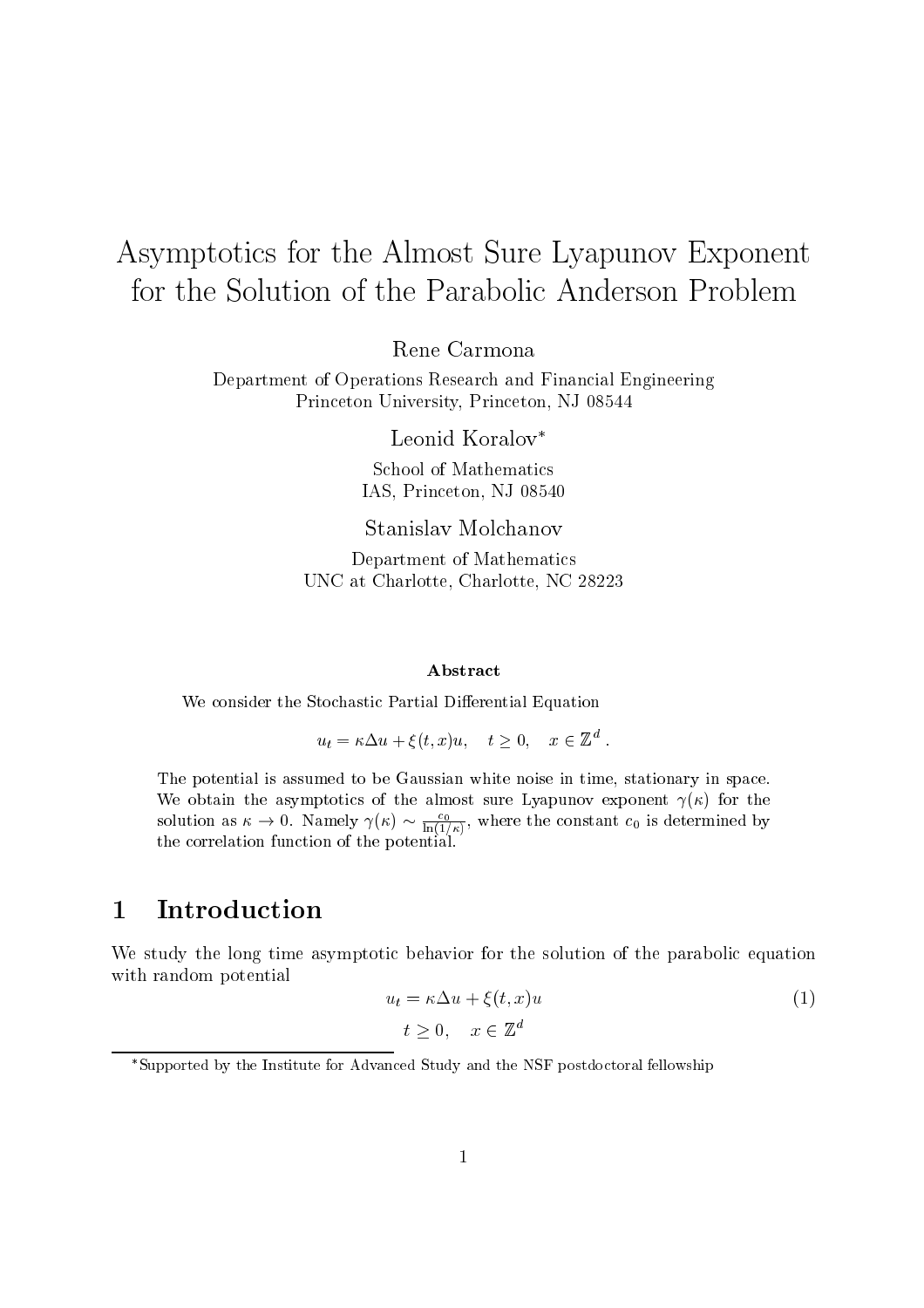with the initial data  $u(0, x)$  concentrated at the point  $x = 0$ . The potential  $\xi(t, x)$  is a mean zero stationary Gaussian field, which is white noise in time. The almost sure Lyapunov exponent of the solution is defined as the following limit

$$
\gamma(\kappa) = \lim_{t \to \infty} \frac{\ln u(t, 0)}{t} \;, \tag{2}
$$

provided the limit exists a.s. and is nonrandom. The existence of the Lyapunov exponent for the above type of potentials easily follows from the Kingman's subadditive ergodic theorem [4]. Indeed, the fundamental solution  $q(s, x, t, y)$  satisfies

$$
q(s,0,u,0) \ge q(s,0,t,0)q(t,0,u,0)
$$

when  $s < t < u$ , while

$$
\frac{\mathrm{E}\ln q(t,0,0,0)}{t} \le \frac{\ln \mathrm{E}q(t,0,0,0)}{t}
$$

which is bounded uniformly in  $t$  [2]. Thus, due to time stationarity of the potential we can apply the subadditive ergodic theorem to the process  $\ln u(t,0)$ , and thus prove the existence of the limit in  $(2)$ . We are interested in the asymptotic behavior of the Lyapunov exponent  $\gamma(\kappa)$  for small  $\kappa$ . In [2] the bounds on  $\gamma(\kappa)$  were obtained with the lower bound being of order  $\frac{1}{\ln(1/\kappa)}$ , and the upper bound of order  $\frac{\ln \ln(1/\kappa)}{\ln(1/\kappa)}$ . In [3] the upper bound was improved to have the same order as the lower bound. In the present paper we obtain the asymptotics for the Lyapunov exponent. That is, instead of the upper and lower bounds with different constants, we show that a constant  $c_0$  exists such that

$$
\gamma(\kappa) \sim \frac{c_0}{\ln(1/\kappa)}
$$
 as  $\kappa \to 0$ .

We shall prove the following theorem:

**Theorem 1.1** Let  $(W(t, x), t \ge 0, x \in \mathbb{Z}^d)$  be a mean zero Gaussian field with covariance  $E(W(t,x)W(s,y)) = min(s,t)Q(x-y)$ , where  $Q(x)$  is not identically constant. Then there exists a constant  $c_0 > 0$  such that the solution of the stochastic PDE

$$
du(t,x) = \kappa \Delta u(t,x)dt + u(t,x) \circ dW(t,x) \tag{3}
$$

with initial data  $u(0, x) = \delta(x)$  satisfies almost surely

$$
\lim_{t \to \infty} \frac{\ln u(t,0)}{t} = \gamma(\kappa) \sim \frac{c_0}{\ln 1/\kappa} \quad \text{as} \quad \kappa \to 0
$$

The outline of the proof is the following: Via Feynman-Kac formula we represent the solution  $u(t,0)$  as an integral over the set of paths of a continuous time random walk starting at  $0$  and ending at  $0$  at time  $t$ . The contribution from each path is a functional of a Gaussian random variable. We study a small subset of the set of all paths which gives the main contribution to the solution. In order to do that we need to study the structure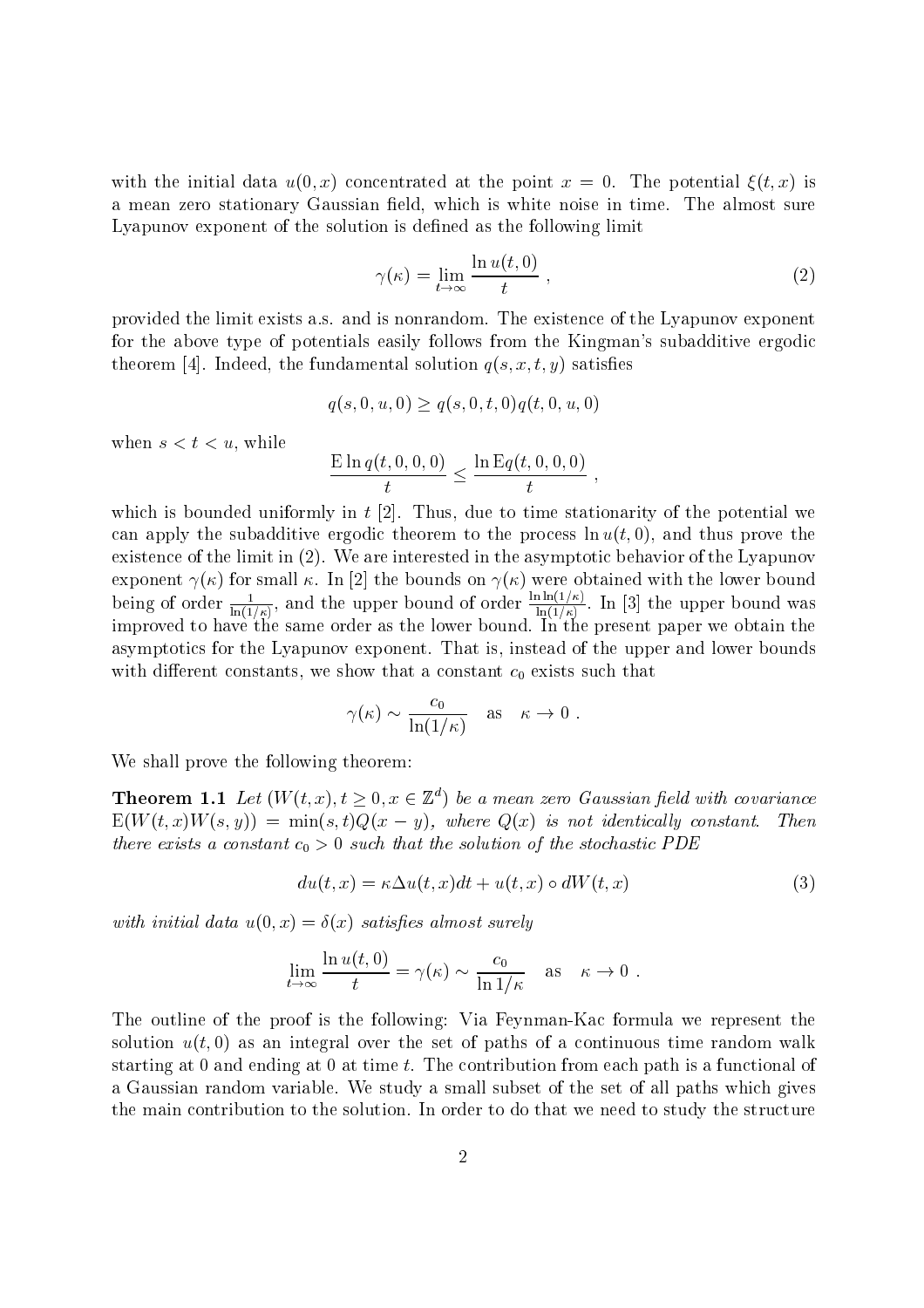of the maxima of the Gaussian field defined over the set of all paths of the random walk with a fixed number of jumps.

The paper is organized as follows. In section 2 we introduce the notations. In section 3 we prove the lower bound for the Lyapunov exponent, while in section 4 we prove the matching upper bound.

#### $\overline{2}$ **Notations and Preliminary Considerations**

Let  $P_m$  be the set of paths of a discrete time random walk of length m starting and finishing at 0. Let  $p(t, m)$  be the probability that at time t the Poisson process with intensity  $2d\kappa$ is equal to m. Let  $S(t, m)$  be the set of possible times of the jumps:  $\tilde{t} = (t_1, ..., t_m)$  with  $0 \leq t_1 \leq ... \leq t_m \leq t$ . For  $\tilde{t} \in S(t,m)$  and  $\tilde{x} = (x_0, x_1, ..., x_m) \in P_m$  we define

$$
X_m(\tilde{t}, \tilde{x}) = W(t_1, x_0) - W(0, x_0) + W(t_2, x_1) - W(t_1, x_1) + \ldots + W(t, x_m) - W(t_m, x_m) \tag{4}
$$

By the Feynman-Kac formula the solution of equation 3 can be written as

$$
u(t,0) = \sum_{m=0}^{\infty} p(t,m) \sum_{\widetilde{x} \in P_m} \frac{1}{(2d)^m} \int_{\widetilde{t} \in S(t,m)} \frac{m!}{t^m} e^{X_m(\widetilde{t},\widetilde{x})} dt_1...dt_m =
$$

$$
\sum_{m=0}^{\infty} \kappa^m e^{-2\,dt} \sum_{\widetilde{x} \in P_m} \int_{\widetilde{t} \in S(t,m)} e^{X_m(\widetilde{t},\widetilde{x})} dt_1...dt_m.
$$
 (5)

The proof of both lower and upper bounds will be a refinement of the corresponding considerations in [2] and [3]. The central idea of the lower estimation in [2] is the following: with the fixed times of the jumps  $(t_1, ..., t_m)$  one selects a path, which gives a significant contribution to the integral in (5). The path is constructed as follows. With  $(x_0, ..., x_{k-1})$  selected, one takes  $x_k$  to be the neighbor of  $x_{k-1}$ , which maximizes the increment  $W(t_{k+1}, x_k) - W(t_k, x_k)$ . Such a path follows the local maximum of the potential. Better estimations can be obtained by similar optimization with respect to pairs, triples, etc. of random jumps. In this paper, rather than maximizing the increments  $W(t_{k+1},x_k) - W(t_k,x_k)$  at each time step, we shall consider the maximum of the filed  $X_m(\tilde{t},\tilde{x})$  over all possible paths  $\tilde{x}$  and times of the jumps  $\tilde{t}$ . We further find the optimal number of jumps as a function of t and  $\kappa$ .

The proof of the upper estimate is similar to that of  $[3]$ . However, now we are able to keep track of the constant, so that to make sure that the upper and lower bounds match. giving us the exact asymptotics for the Lyapunov Exponent.

For  $\alpha$  nonnegative let  $m_0(\alpha, t) = [\alpha t]$  (the integer part). Later  $\alpha$  will be taken to be equal to  $z\ln^{-2}(1/\kappa)$  where z will vary. It is the paths with the number of jumps of order  $\ln^{-2}(1/\kappa)t$  that give the main contribution to the positive solution  $u(t, x)$ . Let us stress that for typical paths the number of jumps  $m_1$  has the order  $\kappa t$ , that is  $m_0 >> m_1$ .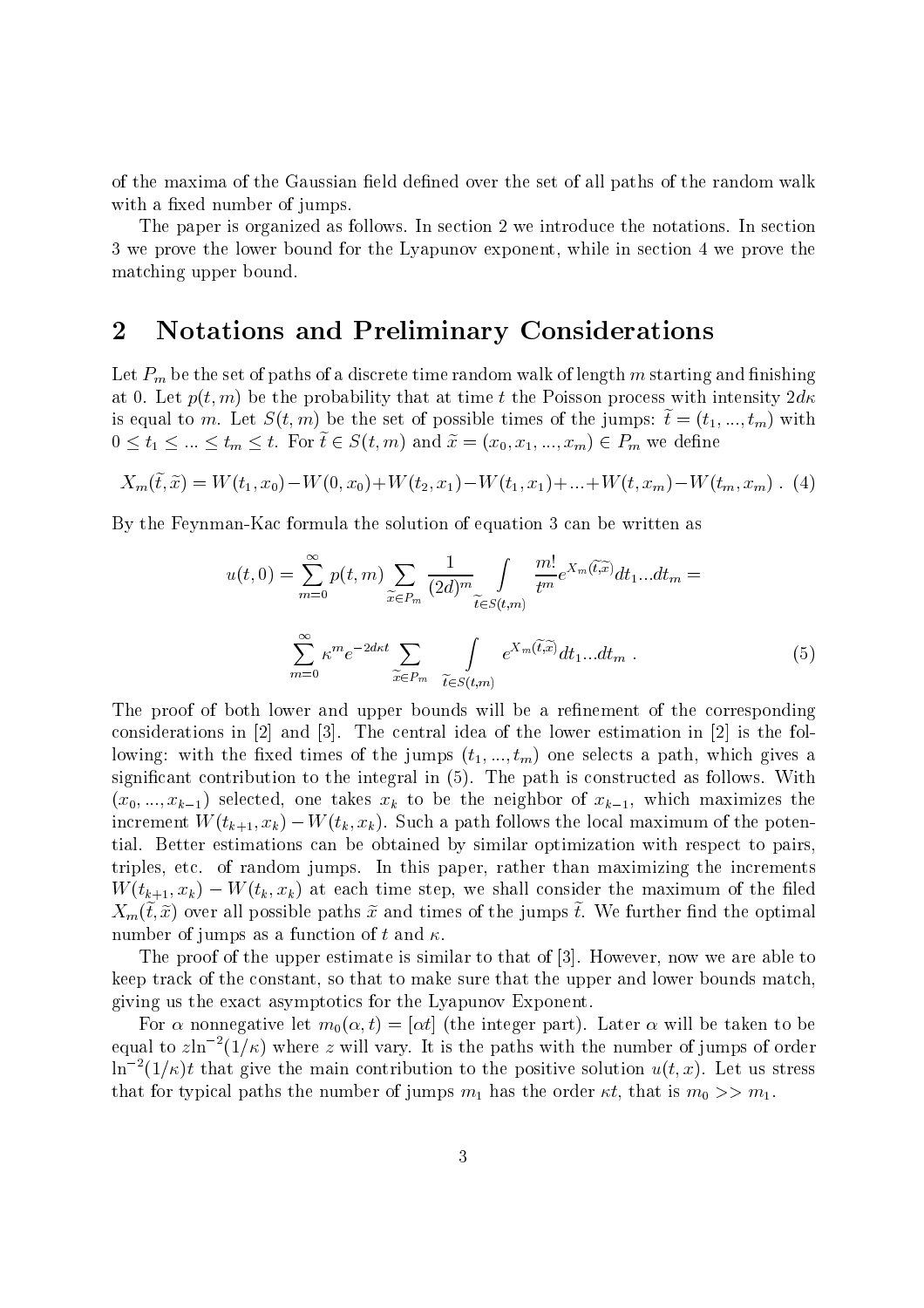Let  $T_{\alpha}$  be the space of paths of the continuous time random walk starting and finishing at  $x = 0$  with no more than  $m_0(\alpha, t)$  jumps. Thus to specify an element of  $T_\alpha$  we need to specify the number of jumps  $m, \tilde{t} \in S(t, m)$ , and  $\tilde{x} \in P_m$ . Then  $X_m(\tilde{t}, \tilde{x})$  is a Gaussian field over  $T_{\alpha}$ . Let

$$
g(\alpha, t) = \sup_{(m,\tilde{t},\tilde{x}) \in T_{\alpha}} X_m(\tilde{t}, \tilde{x}) , \text{ and } f(\alpha, t) = \mathcal{E}g(\alpha, t) .
$$
 (6)

Then  $f(\alpha, t)$  is a superadditive nonrandom function of t. In order to see that  $\lim_{t\to\infty}\frac{f(\alpha,t)}{t}$ exists we need to show that  $f$  does not grow faster than linearly in  $t$ . We shall use the following entropy estimate [1]: For a mean zero Gaussian field  $X(\tau)$  over a set T one defines the canonical metric  $d(\tau_1, \tau_2) = (E(X(\tau_1) - X(\tau_2)))^2$ . The metric entropy  $N(\varepsilon)$ is the smallest number of closed d-balls of radius  $\varepsilon$  needed to cover T. One has the following theorem  $[1]$ 

**Theorem 2.1** There exists a universal constant K such that

$$
\mathop{\rm E\,sup}_{T} X(\tau) \leq K \int_{0}^{\infty} \sqrt{\ln N(\varepsilon)} d\varepsilon
$$

provided that the RHS is finite.

Let us estimate the entropy function  $N(\varepsilon)$  for the field  $X_m(\tilde{t}, \tilde{x})$  defined over  $T_\alpha$ . Below  $c_1, c_2$ , etc. denote constants, which depend only on the field  $W(t, x)$ , unless it is indicated otherwise. Note that the diameter of  $T_{\alpha}$  does not exceed  $2\sqrt{t}$ , since  $E(X_m(\tilde{t},\tilde{x}))^2 = t$ . Assume that  $\varepsilon \leq 2\sqrt{t}$ . For  $\tilde{t} = (t_1, ..., t_m)$  and  $\tilde{s} = (s_1, ..., s_m)$ , with m and  $\tilde{x} \in P_m$  fixed, the distance between  $(m, \tilde{t}, \tilde{x})$  and  $(m, \tilde{s}, \tilde{x})$  in the canonical metric is estimated as follows:

$$
d((m,\tilde{t},\tilde{x}),(m,\tilde{s},\tilde{x})) = \sqrt{\mathcal{E}(X_m(\tilde{t},\tilde{x}) - X_m(\tilde{s},\tilde{x}))^2} \le c_1 \sqrt{\sum_{i=1}^m |t_i - s_i|}. \tag{7}
$$

The inequality is the statement of Lemma 2.1 of [3], it can also be seen directly from  $(4)$ . Consider the finite subset  $U(t, m)$  of  $S(t, m)$  defined as follows:  $\tilde{t} = (t_1, ..., t_m) \in U(t, m)$ <br>if  $0 \le t_1 \le t_2 \le ... \le t_m \le t$ , and all  $t_i$  are positive integer multiples of  $\frac{\varepsilon^2}{c_1^2 m}$ . By (7) the elements  $(m, \tilde{t}, \tilde{x})$  with  $\tilde{t} \in U(t,m)$  form an  $\varepsilon$ -net in  $T_{\alpha}$ . The number of elements in  $U(t, m)$  is equal to  $\frac{\binom{c_1^2tm}{\varepsilon^2} + m - 1!}{\binom{c_1^2tm}{\varepsilon} - 1!m!}$ , which, for  $\varepsilon \leq 2\sqrt{t}$  is estimated as follows  $\frac{(\lceil \frac{c_1^2tm}{\varepsilon^2}\rceil+m-1)!}{(\lceil \frac{c_1^2tm}{\varepsilon^2}\rceil-1)!m!}\leq \frac{(\lceil \frac{c_1^2tm}{\varepsilon^2}\rceil+m-1)^m}{m!}\leq (\frac{c_2tm}{\varepsilon^2})^m\frac{1}{m!}\leq (\frac{c_3t}{\varepsilon^2})^m\ ,$ 

where the last inequality is due to Stirling's formula. Since there are less than  $(2d)^m$ elements in  $P_m$  and  $m \leq m_0$ , the entropy is estimated as follows for  $\varepsilon \leq 2\sqrt{t}$ 

$$
N(\varepsilon) \le \sum_{m=0}^{m_0} (2d)^m \left(\frac{c_3 t}{\varepsilon^2}\right)^m \le \left(\frac{c_4 t}{\varepsilon^2}\right)^{m_0}
$$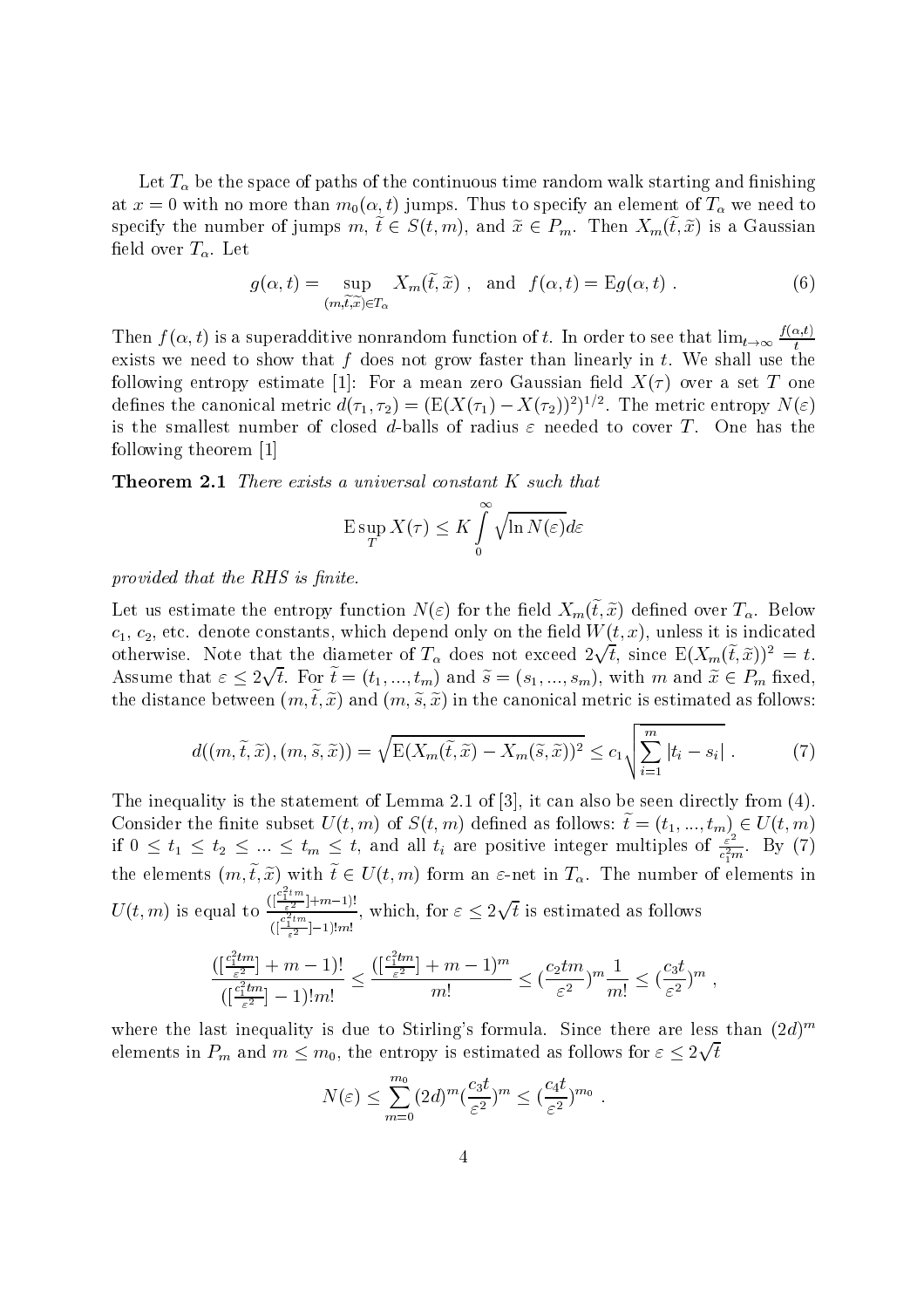Thus.

$$
N(\varepsilon) \le \max\{1, \left(\frac{c_4 t}{\varepsilon^2}\right)^{m_0}\} \quad \text{for all} \quad \varepsilon \; . \tag{8}
$$

Therefore

$$
\int_0^\infty \sqrt{\ln N(\varepsilon)} d\varepsilon \leq \sqrt{m_0} \int_0^{\sqrt{c_4 t}} \sqrt{\ln(\frac{c_4 t}{\varepsilon^2})} d\varepsilon = \sqrt{c_4 m_0 t} \int_0^1 \sqrt{\ln(\frac{1}{\varepsilon^2})} d\varepsilon \leq c_5 \sqrt{m_0 t}
$$

The entropy estimate implies that

$$
f(\alpha, t) \leq c_6 \sqrt{m_0 t} = c_6 \sqrt{[\alpha t] t} \leq c_7(\alpha) t.
$$

Therefore the limit  $\lim_{t\to\infty}\frac{f(\alpha,t)}{t}$  exists and is finite. It will be denoted by  $F(\alpha)$ . Due to the fact that  $W(t, x)$  is a Wiener process in t, and is therefore self-similar,

$$
\lim_{t \to \infty} \frac{1}{t} \mathcal{E} \sup_{T_{\alpha}} X_m(\tilde{t}, \tilde{x}) = \sqrt{\alpha} \lim_{t \to \infty} \frac{1}{t} \mathcal{E} \sup_{T_1} X_m(\tilde{t}, \tilde{x}) ,
$$

which implies

$$
F(\alpha) = \sqrt{\alpha} F(1) . \tag{9}
$$

In order to relate the maximum of a 'typical' realization of a Gaussian field to the expectation of the maximum, controlled by the entropy estimate, one uses the Borell's inequality  $[1]$ 

**Theorem 2.2** Let  $X(\tau)$  be a centered Gaussian process with sample paths bounded almost surely. Then  $E \sup_{T} X(\tau) < \infty$ , and for all  $\lambda > 0$ 

$$
\text{Prob}\{|\sup_{T} X(\tau) - \mathbb{E}\sup_{T} X(\tau)| > \lambda\} \le 2e^{-\frac{1}{2}\lambda^2/\sigma^2},\tag{10}
$$

where  $\sigma^2 = \sup_T E X^2(\tau)$ .

We next make an intuitive argument providing us with the asymptotics for the Lyapunov exponent. The rigorous derivation will be given in the following two sections. We claim that the main contribution to the sum in the RHS of (5) comes from the terms with  $m \sim z \ln^{-2}(1/\kappa)t$ , where z does not depend on  $\kappa$ . Moreover, since we are taking the logarithm of u, only the factors  $\kappa^m$  and  $e^{X_m(\tilde{t},\tilde{x})}$  are important. We substitute the latter by  $e^{F(z\ln^{-2}(1/\kappa))t}$ . Taking the logarithm of the product of these two factors, that is ignoring the summation and integration in the RHS of  $(5)$ , we arrive at the expression

$$
\ln(\kappa^m e^{F(z\ln^{-2}(1/\kappa))t})
$$

Dividing by  $t$  we obtain

$$
\ln(\kappa^{\frac{z}{\ln^2(1/\kappa)}}e^{\frac{\sqrt{z}}{\ln(1/\kappa)}F(1)}) = \frac{F(1)\sqrt{z}-z}{\ln(1/\kappa)}
$$

The maximum of this function is equal to  $\frac{F(1)^2}{4 \ln(1/\kappa)}$  and is achieved at  $z = F(1)^2/4$ . We shall prove that  $\gamma(\kappa) \sim \frac{F(1)^2}{4 \ln(1/\kappa)}$ . Note that  $F(1)$  is greater than zero if  $Q(x)$  is not identically constant.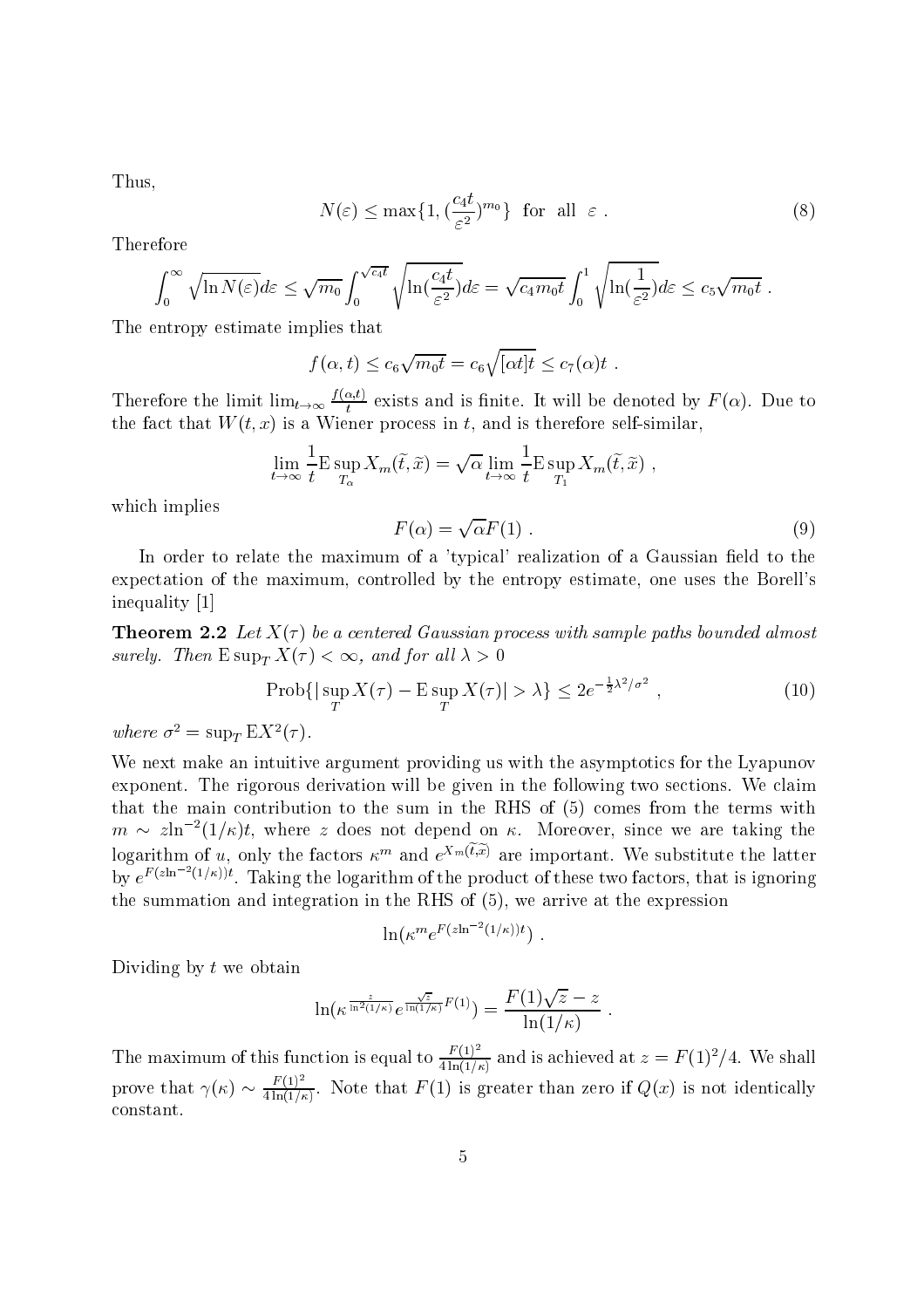#### **Proof of the Lower Bound** 3

We select  $c_0$  (which is the same constant as in the statement of theorem 1.1) as follows:  $c_0 = \frac{F(1)^2}{4}$ . Let  $\delta_0 > 0$  be given. In order to prove the estimate from below it is sufficient to show that there exists  $\kappa_0$  such that

$$
\gamma(\kappa) \ge \frac{c_0}{\ln(1/\kappa)} (1 - \delta_0) \quad \text{for} \quad \kappa \le \kappa_0 \tag{11}
$$

Let  $\alpha(\kappa) = \frac{c_0}{\ln^2(1/\kappa)}$ . Since we know that the Lyapunov exponent exists and is nonrandom in order to prove (11) it is sufficient to show that for  $\kappa \leq \kappa_0$ , for large enough t

$$
\text{Prob}\{\frac{1}{t}\ln\left(\sum_{m\leq\left[\alpha\left(\kappa\right)t\right]}\kappa^{m}e^{-2d\kappa t}\sum_{\widetilde{x}\in P_{m}}\int\limits_{\widetilde{t}\in S(t,m)}e^{X_{m}\left(\widetilde{t},\widetilde{x}\right)}dt_{1}...dt_{m}\right)\geq\frac{c_{0}\left(1-\delta_{0}\right)}{\ln(1/\kappa)}\}\geq1/2\text{ . (12)}
$$

Since  $\frac{m \ln \kappa}{t} \ge \frac{-c_0}{\ln(1/\kappa)}$  for  $m \le [\alpha(\kappa)t]$ , the LHS of the first inequality in (12) can be estimated from below by the following expression

$$
-\frac{c_0}{\ln(1/\kappa)} - 2d\kappa + \frac{1}{t}\ln(\sup_{m \leq [\alpha(\kappa)t]} \sup_{\widetilde{x} \in P_m} \int_{\widetilde{t} \in S(t,m)} e^{X_m(\widetilde{t},\widetilde{x})} dt_1...dt_m)
$$

Select  $\kappa_1$  small enough so that

$$
2d\kappa < \frac{c_0 \delta_0}{2\ln(1/\kappa)} \quad \text{for} \quad \kappa \le \kappa_1 \tag{13}
$$

Thus what we want to show is that for sufficiently small  $\kappa$ 

$$
\text{Prob}\{\frac{1}{t}\ln(\sup_{m\leq[\alpha(\kappa)t]}\sup_{\widetilde{x}\in P_m}\int\limits_{\widetilde{t}\in S(t,m)}e^{X_m(\widetilde{t},\widetilde{x})}dt_1...dt_m)\geq\frac{c_0}{\ln(1/\kappa)}(2-\frac{\delta_0}{2})\}\geq 1/2\tag{14}
$$

for large  $t$ .

We first consider the field  $X_m(\tilde{t}, \tilde{x})$  to be defined on  $T_{\alpha}^r$ , a space of paths somewhat smaller than  $T_{\alpha}$ . Namely  $T_{\alpha}^{r}$  is the space of paths of the continuous time random walk starting and finishing at  $x = 0$  with no more than  $m_0(\alpha, t) = [\alpha t]$  jumps, with the jumps separated from each other and from the endpoints of the interval  $[0, t]$  by a distance of at least  $2r$ . Let

$$
g^r(\alpha, t) = \sup_{T_\alpha^r} X_m(\tilde{t}, \tilde{x})
$$
 and  $f^r(\alpha, t) = Eg^r(\alpha, t)$ .

Then  $f^r(\alpha, t)$  is a superadditive nonrandom function of t and there exists the limit  $F^r(\alpha) = \lim_{t \to \infty} \frac{f^r(\alpha, t)}{t}$ . As in (9)

$$
F^r(\alpha) = \sqrt{\alpha} F^{\alpha r}(1)
$$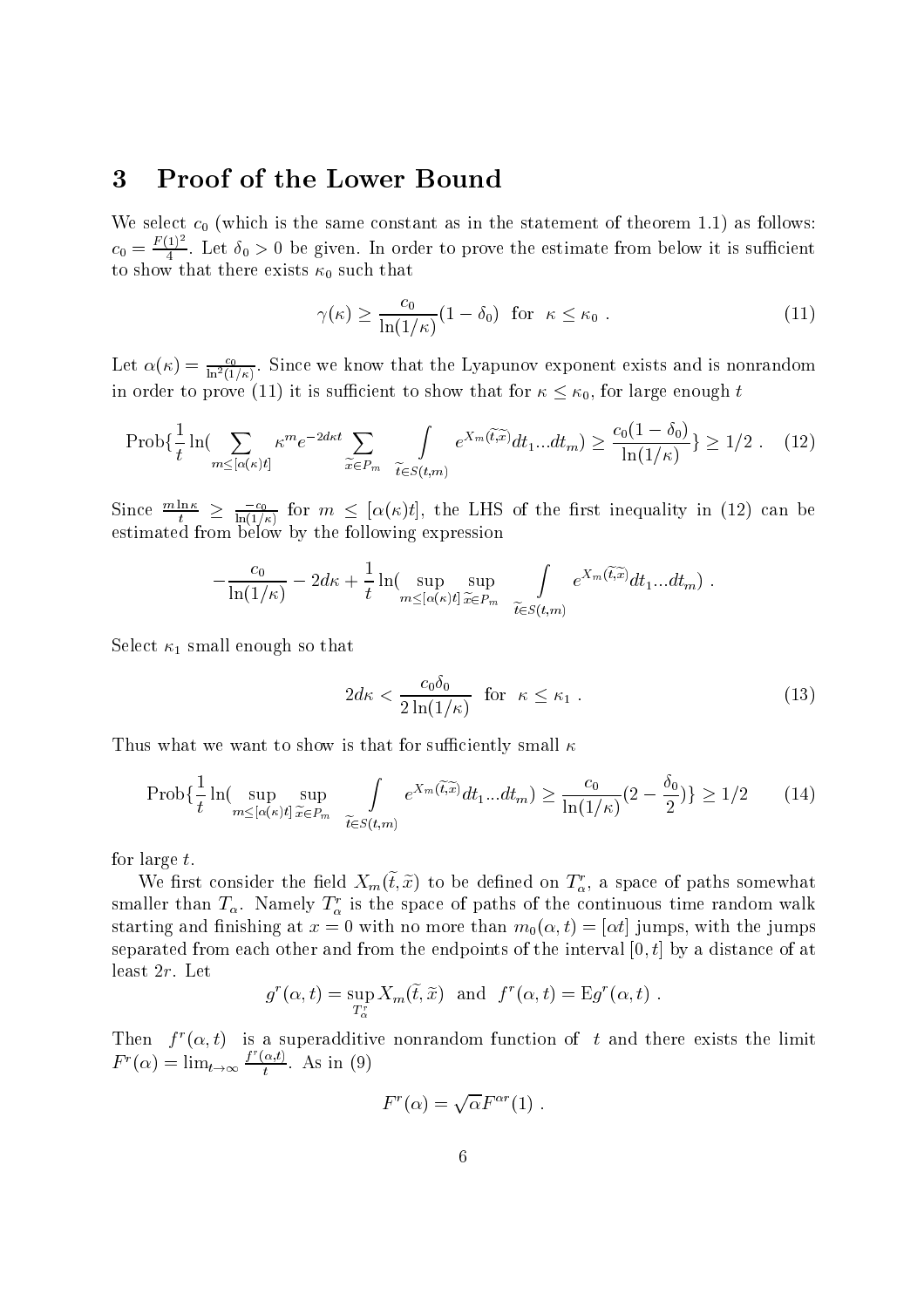We next demonstrate that  $F'(1) \to F(1)$  as  $r \to 0$ . Indeed, let an arbitrary  $\varepsilon > 0$  be given. Select  $t_0$  such that  $F(1) - \frac{f(1,t_0)}{t_0} < \varepsilon/2$ . Since  $f^r(1,t_0) \to f(1,t_0)$  for fixed  $t_0$ , we<br>can find  $r_0$  such that  $F(1) - \frac{f^r(1,t_0)}{t_0} < \varepsilon$  for  $r \le r_0$ . Note that  $\frac{f^r(1,t)}{t}$  is increasing in t proves our claim.

Now we estimate from below the supremum of the field  $X_m(\tilde{t}, \tilde{x})$  over  $T^1_{\alpha}$ . Let  $\delta_1 = \frac{\delta_0 \sqrt{c_0}}{8}$ . Select  $\kappa_2$  such that

$$
F^{\alpha(\kappa)}(1) \ge F(1) - \frac{\delta_1}{2} \quad \text{for} \quad \kappa \le \kappa_2 \tag{15}
$$

Then for  $\kappa \leq \kappa_2$  there exists  $t_1 = t_1(\delta_1, \kappa)$ , such that for  $t \geq t_1$ 

$$
\mathcal{E} \sup_{T_{\alpha(\kappa)}^1} X_m(\tilde{t}, \tilde{x}) \ge t(F^1(\alpha(\kappa)) - \frac{\sqrt{\alpha(\kappa)}\delta_1}{2}) =
$$

$$
t(\sqrt{\alpha(\kappa)}F^{\alpha(\kappa)}(1)-\frac{\sqrt{\alpha(\kappa)}\delta_1}{2})\geq \sqrt{\alpha(\kappa)}t(F(1)-\delta_1).
$$

Then by Borell's inequality (10) with  $\sigma^2 = t$  and  $\lambda = \sqrt{\alpha(\kappa)} \delta_1 t$ 

$$
\text{Prob}\{\sup_{T_{\alpha(\kappa)}^1} X_m(\tilde{t}, \tilde{x}) < \sqrt{\alpha(\kappa)}t(F(1) - 2\delta_1)\} \le 2e^{\frac{-\delta_1^2 \alpha t}{2}} \le \frac{1}{4},\tag{16}
$$

where the last inequality holds for  $t$  sufficiently large. The fact that we can estimate the supremum of the field  $X_m(\tilde{t}, \tilde{x})$  from below does not immediately allow us to prove (14). The problem is that the expression in the LHS of the first inequality in (14) involves integration in  $t_1, ..., t_m$ , and thus we need to study the fluctuations of the field  $X_m(\tilde{t}, \tilde{x})$ as  $\tilde{t}$  is varied. Consider the field

$$
Y(\tilde{t}_1, \tilde{t}_2, m, \tilde{x}) = X_m(\tilde{t}_1, \tilde{x}) - X_m(\tilde{t}_2, \tilde{x})
$$

defined on the set  $U_{\alpha,\beta} \subset T_\alpha \times T_\alpha$ . We say that  $((\tilde{t}_1, m_1, \tilde{x}_1), (\tilde{t}_2, m_2, \tilde{x}_2)) \in U_{\alpha,\beta}$  if and only if  $m_1 = m_2 \leq [\alpha t], \widetilde{x_1} = \widetilde{x_2}$ , and  $|\widetilde{t_1} - \widetilde{t_2}| \leq \beta$  for  $1 \leq i \leq m_1$ . Let

$$
G(\alpha, \beta) = \limsup_{t \to \infty} \frac{1}{t} E \sup_{U_{\alpha, \beta}} Y.
$$

Then  $G(\alpha, \beta) = \sqrt{\alpha} G(1, \alpha \beta)$ . Below we are going to show that  $G(1, \beta) \to 0$  as  $\beta \to 0$ . First, assuming that we have this statement, we prove (11). We take  $\kappa_3$  so small that

$$
G(1, \alpha(\kappa)) < \delta_1 \quad \text{for} \quad \kappa \le \kappa_3 \tag{17}
$$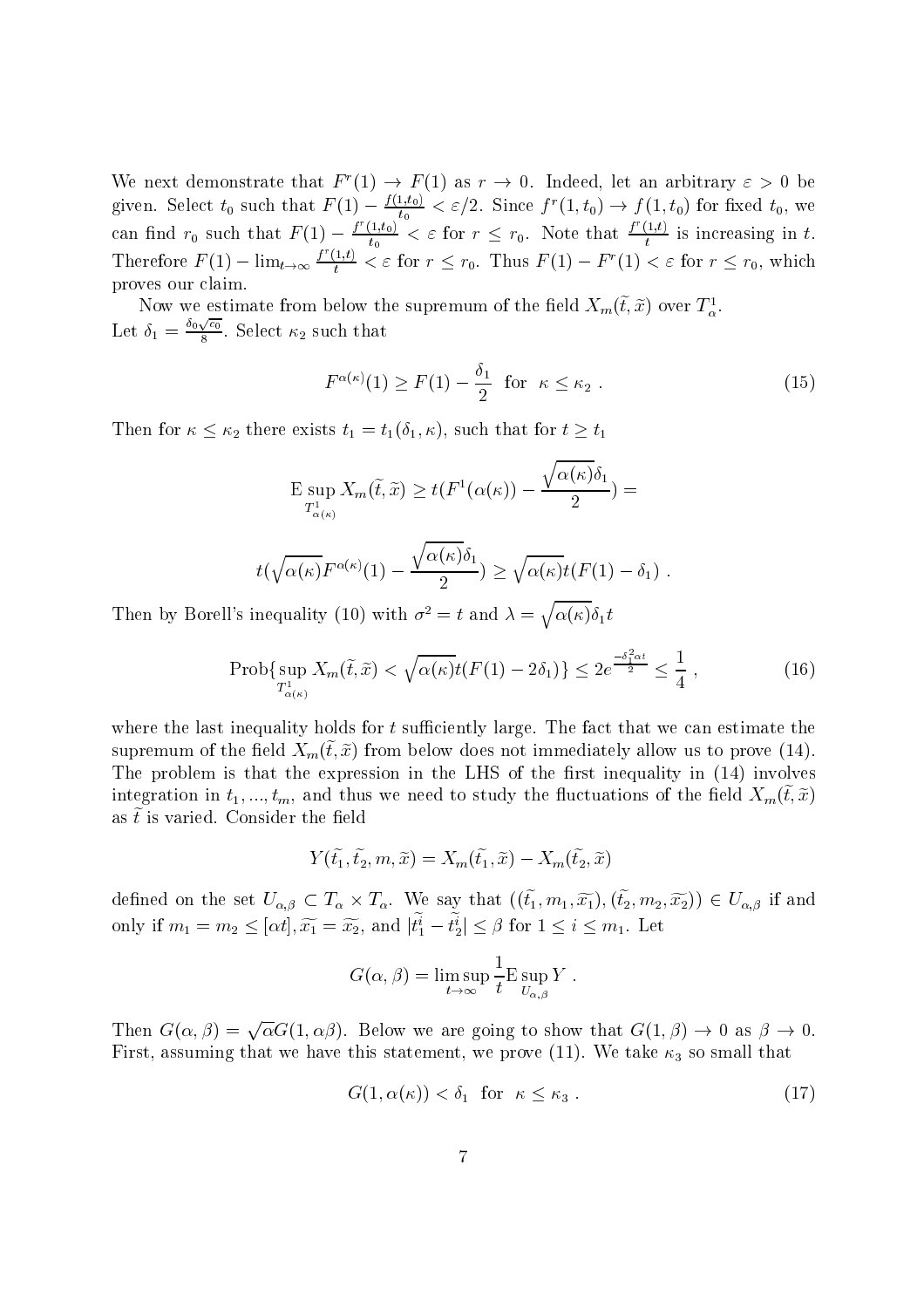Then for t sufficiently large  $E \sup_{U_{\alpha(\kappa),1}} Y \leq \delta_1 \sqrt{\alpha(\kappa)} t$ . Thus by Borell's inequality with  $\sigma^2 \leq 2t$  and  $\lambda = \sqrt{\alpha(\kappa)\delta_1 t}$ 

$$
\text{Prob}\{\sup_{U_{\alpha(\kappa),1}} Y > 2\sqrt{\alpha(\kappa)}t\delta_1\} \le 2e^{\frac{-\delta_1^2 \alpha(\kappa)t}{4}} \le \frac{1}{4} \tag{18}
$$

where the last inequality holds for t sufficiently large. Take  $\kappa_0 = \min{\kappa_1, \kappa_2, \kappa_3}$ , so that  $(13)$ ,  $(15)$ , and  $(17)$  hold.

From (18) and (16) it follows that for  $\kappa \leq \kappa_0$  for t sufficiently large with probability of at least  $1/2$  one has

$$
\sup_{T^1_{\alpha(\kappa)}} X > \sqrt{\alpha(\kappa)} t(F(1) - 2\delta_1) \text{ and at the same time } \sup_{U_{\alpha(\kappa),1}} Y < 2\sqrt{\alpha(\kappa)} t \delta_1.
$$

Therefore for large t on a set of probability of at least  $1/2$ 

$$
\frac{1}{t}\ln(\sup_{m\leq[\alpha(\kappa)t]}\sup_{\widetilde{x}\in P_m}\int_{\widetilde{t}\in S(t,m)}e^{X_m(\widetilde{t},\widetilde{x})}dt_1...dt_m)\geq\frac{1}{t}\ln(e^{t\sqrt{\alpha(\kappa)}(F(1)-4\delta_1)})=\sqrt{\alpha(\kappa)}(F(1)-4\delta_1).
$$
\n(19)

Recall that  $F(1) = 2\sqrt{c_0}$ ,  $\sqrt{\alpha(\kappa)} = \frac{\sqrt{c_0}}{\ln(1/\kappa)}$ , and  $\delta_1 = \delta_0 \sqrt{c_0}/8$ . Thus the RHS of (19) is greater or equal than  $\frac{c_0}{\ln(1/\kappa)}(2-\frac{\delta_0}{2})$ . Thus the estimate (14) holds. It remains to show that  $G(1,\beta) \to 0$  as  $\beta \to 0$ 

By (8) the entropy function  $N_X(\varepsilon)$  for the field  $X_m(\tilde{t},\tilde{x})$  defined over  $T_1$  (that is with  $m_0 = [t]$  is estimated as  $N_X(\varepsilon) \leq \max\{1, (\frac{ct}{\varepsilon^2})^t\}.$  The entropy function  $N_Y(\varepsilon)$  for the field  $Y(\tilde{t}_1, \tilde{t}_2, m, \tilde{x})$  defined on the set  $U_{1,\beta}$  is estimated as  $N_Y(\varepsilon) \leq N_X^2(\varepsilon/2)$ . The diameter of  $U_{1,\beta}$  in the canonical metric associated with Y does not exceed  $2 \sup_{U_{1,\beta}} (EY^2)^{1/2} \leq 2\sqrt{\beta t}$ . Thus for  $\beta < c$  by the entropy estimate

$$
\mathcal{E} \sup_{U_{1,\beta}} Y \leq K \int_0^{2\sqrt{\beta t}} \sqrt{\ln N_Y(\varepsilon)} d\varepsilon \leq K \int_0^{2\sqrt{\beta t}} \sqrt{\ln(\frac{4ct}{\varepsilon^2})^{2t}} d\varepsilon = 2\sqrt{2c}Kt \int_0^{\sqrt{\beta/c}} \sqrt{\ln(\frac{1}{\varepsilon^2})} d\varepsilon.
$$

Then.

$$
G(1, \beta) = \limsup_{t \to \infty} \frac{1}{t} \mathcal{E} \sup_{U_{1, \beta}} Y \le 2\sqrt{2c} K \int_0^{\sqrt{\beta/c}} \sqrt{\ln(\frac{1}{\varepsilon^2})} d\varepsilon ,
$$

which tends to 0 as  $\beta \rightarrow 0$ . This completes the proof of (11).

#### Proof of the Upper Bound  $\boldsymbol{\Lambda}$

Let  $\delta_0 > 0$  be given. In order to prove the estimate from above it is sufficient to show that there exists  $\kappa_0$  such that

$$
\gamma(\kappa) \le \frac{c_0}{\ln(1/\kappa)} (1 + \delta_0) \quad \text{for} \quad \kappa \le \kappa_0 \tag{20}
$$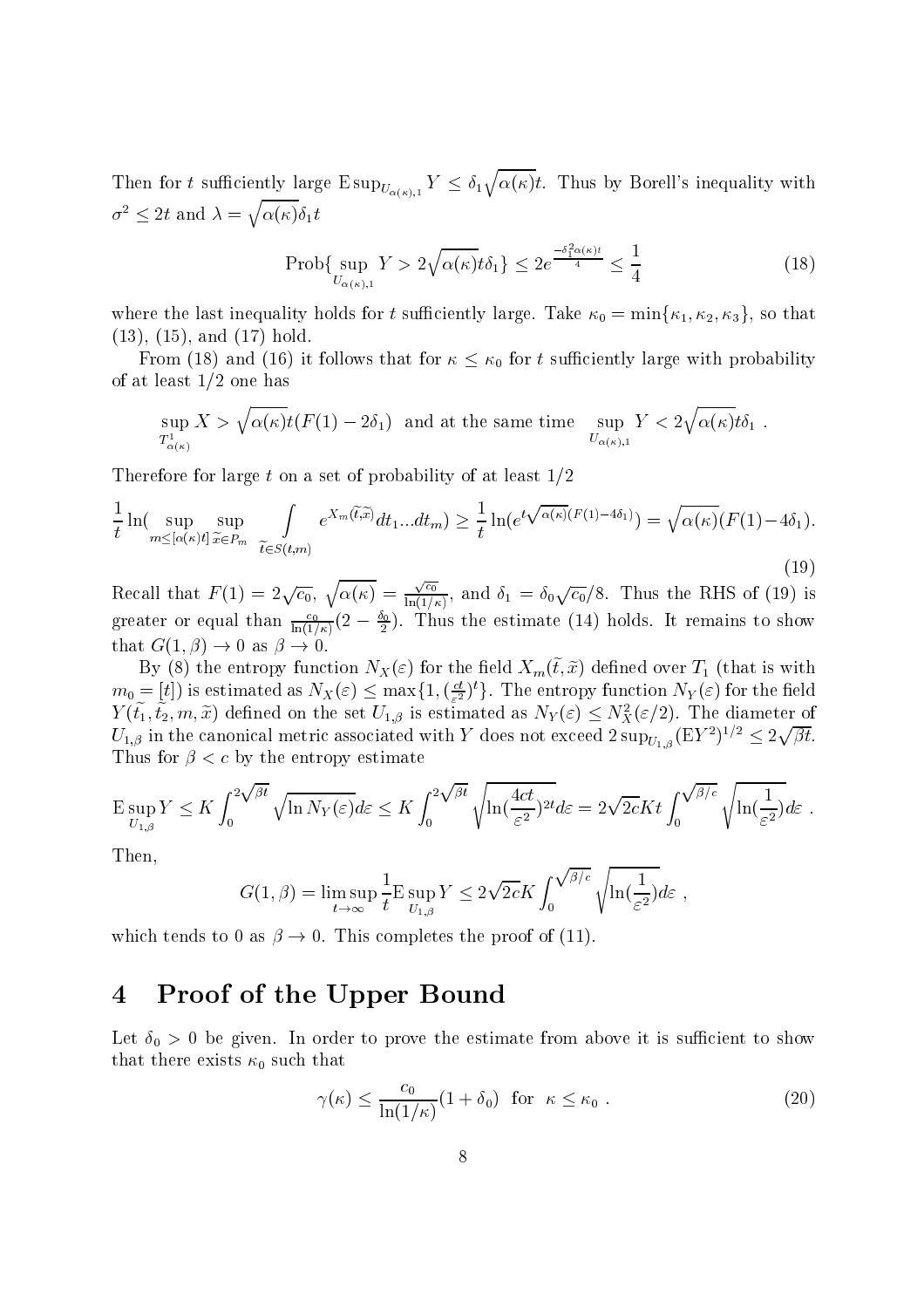As in section 3 we ust the Fevnman-Kac formula for the solution. Since we know that the Lyapunov exponent exists and is nonrandom in order to prove (20) it is sufficient to show that for  $\kappa \leq \kappa_0$  for large enough t

$$
\text{Prob}\{\frac{1}{t}\ln(\sum_{m=0}^{\infty}\kappa^{m}e^{-2d\kappa t}\sum_{\widetilde{x}\in P_{m}}\int_{\widetilde{t}\in S(t,m)}e^{X_{m}(\widetilde{t},\widetilde{x})}dt_{1}...dt_{m})\leq \frac{c_{0}(1+\delta_{0})}{\ln(1/\kappa)}\}\geq 1/2.
$$
 (21)

The m summation in the LHS of the first inequality of  $(21)$  will be performed over disjoint intervals separately. For  $\gamma > 0$  let us estimate the probability of the following event

$$
A_{a_1,a_2}(\gamma) = \left\{ \sum_{\substack{\frac{a_1t}{\ln^2(1/\kappa)} + 1 \le m \le [\frac{a_2t}{\ln^2(1/\kappa)}]}} \kappa^m e^{-2d\kappa t} \sum_{\widetilde{x} \in P_m} \int_{\widetilde{t} \in S(t,m)} e^{X_m(\widetilde{t},\widetilde{x})} dt_1...dt_m > e^{\gamma t} \right\}
$$
(22)

Calculating the number of terms in each of the sums and the area of the domain of integration, we estimate the LHS of the inequality in (22) from above by

$$
t(a_2 - a_1) \ln^{-2}(1/\kappa) \kappa^{a_1 t} e^{-2d\kappa t} (2d)^{\frac{a_2 t}{\ln^2(1/\kappa)}} \left( \sup_{m \leq \left[\frac{a_2 t}{\ln^2(1/\kappa)}\right]} \frac{t^m}{m!} \right) \exp\left( \sup_{m \leq \left[\frac{a_2 t}{\ln^2(1/\kappa)}\right]} X_m \right) \tag{23}
$$

Since  $t(a_2-a_1)\ln^{-2}(1/\kappa) \leq (2d)^{\frac{a_2t}{\ln^2(1/\kappa)}}$  the logarithm of (23) is estimated from above by

$$
\frac{2a_2t}{\ln^2(1/\kappa)}\ln(2d) - a_1t\ln(1/\kappa) - 2d\kappa t + \ln\sup_{m \leq \left[\frac{a_2t}{\ln^2(1/\kappa)}\right]}(\frac{t^m}{m!}) + \sup_{m \leq \left[\frac{a_2t}{\ln^2(1/\kappa)}\right]} X_m(\tilde{t},\tilde{x}), \quad (24)
$$

Let  $c_1$ ,  $c_2$ , etc. denote constants which may depend only on the dimension  $d$ . From Stirling's formula it follows that

$$
\ln \sup_{m \leq \left[\frac{a_2 t}{\ln^2(1/\kappa)}\right]} \left(\frac{t^m}{m!}\right) \leq \sup_{m \leq \left[\frac{a_2 t}{\ln^2(1/\kappa)}\right]} m(\ln t - \ln m + c_1) \leq \frac{c_2 \max(1, a_2) t \ln(\ln^2(1/\kappa))}{\ln^2(1/\kappa)}
$$

Therefore the quantity in  $(24)$  is estimated from above by

$$
\sup_{m \leq [\frac{a_2 t}{\ln^2(1/\kappa)}]} X_m(\tilde{t}, \tilde{x}) - a_1 t \ln(1/\kappa) + \frac{c_3 \max(1, a_2) t \ln(\ln^2(1/\kappa))}{\ln^2(1/\kappa)}
$$

 $\cdot$ 

Thus the probability of the event  $A_{a_1,a_2}(\gamma)$  is estimated from above by

$$
\text{Prob}\{\sup_{m \leq \left[\frac{a_2 t}{\ln^2(1/\kappa)}\right]} X_m(\tilde{t}, \tilde{x}) - a_1 t \ln(1/\kappa) + \frac{c_3 \max(1, a_2) t \ln(\ln^2(1/\kappa))}{\ln^2(1/\kappa)} > \gamma t\} =
$$
\n
$$
\text{Prob}\{\sup_{m \leq \left[\frac{a_2 t}{\ln^2(1/\kappa)}\right]} X_m(\tilde{t}, \tilde{x}) > t(\gamma + a_1 \ln(1/\kappa) - \frac{o(\kappa) \max(1, a_2)}{\ln(1/\kappa)})\}.
$$
\n(25)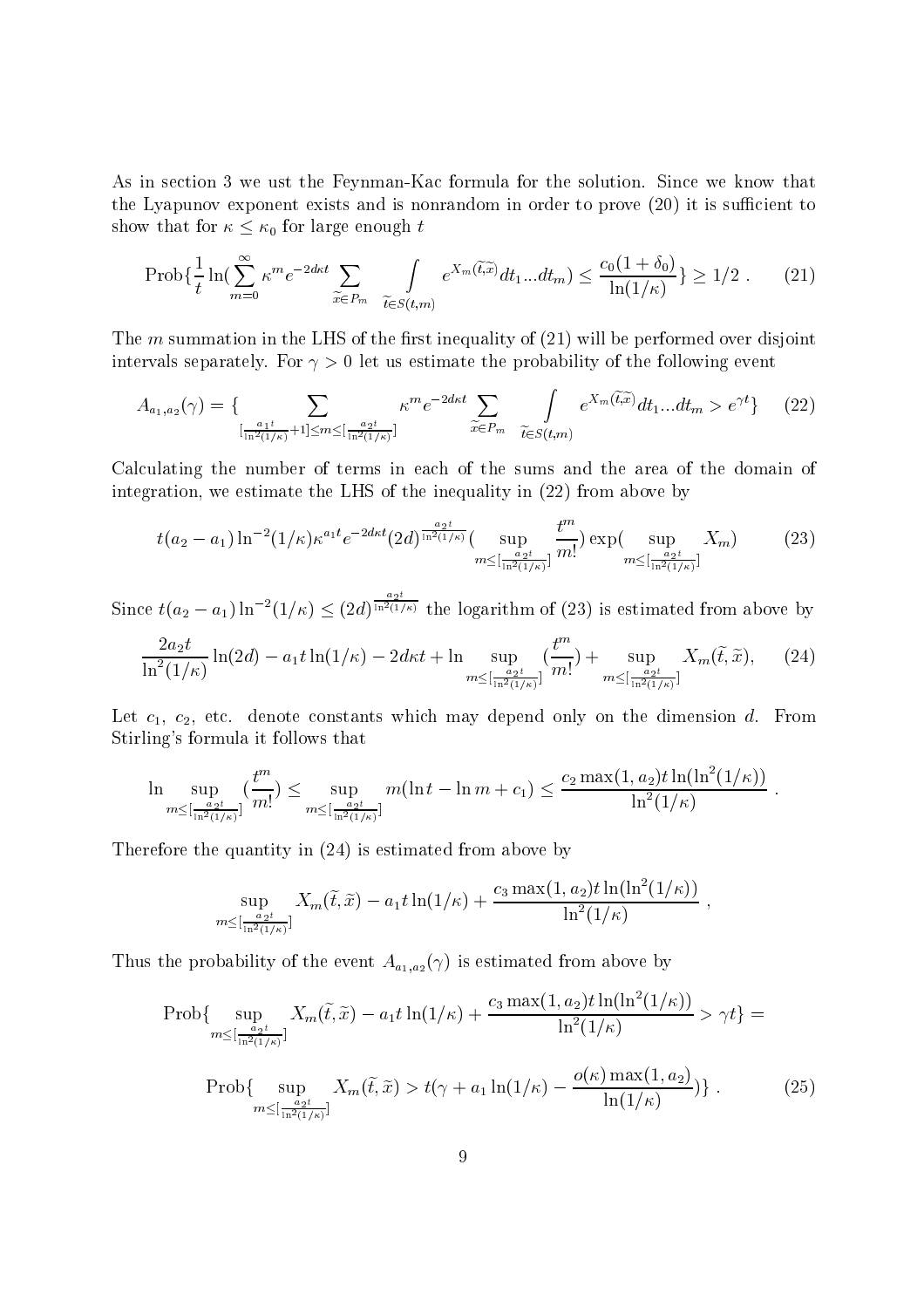Recall that  $E \sup_{m \leq \lfloor \frac{a_2 t}{\ln^2(1/\kappa)} \rfloor} X_m(\tilde{t}, \tilde{x})$  is a superadditive function of t with the limit

$$
\lim_{t \to \infty} \frac{\mathrm{E} \sup_{m \leq [\frac{a_2 t}{\ln^2(1/\kappa)}]} X_m(\tilde{t}, \tilde{x})}{t} = \frac{\sqrt{a_2}}{\ln(1/\kappa)} F(1) .
$$

Thus  $E \sup_{m \leq \lfloor \frac{a_2 t}{\ln^2(1/\kappa)} \rfloor} X_m(\tilde{t}, \tilde{x}) \leq \frac{t \sqrt{a_2}}{\ln(1/\kappa)} F(1)$ . Therefore by Borell's inequality (10) with  $\sigma^2 = t$  the probability in (25) is estimated from above by

$$
2\exp(-\frac{1}{2}t(\gamma + a_1\ln(1/\kappa) - \frac{\sqrt{a_2}}{\ln(1/\kappa)}F(1) - \frac{o(\kappa)\max(1, a_2)}{\ln(1/\kappa)})^2)
$$
 (26)

Take

$$
\gamma = \frac{c_0(1+\delta_0)}{\ln(1/\kappa)}, \quad \text{and} \quad \gamma_n = \frac{c_0(1+\frac{\delta_0}{2}) - n\varepsilon}{\ln(1/\kappa)},
$$

where  $\varepsilon$  is a positive number to be selected below. We cover the axis  $[0, \infty)$  by intervals

$$
[a_1^n, a_2^n] = [(n-1)\varepsilon_1, n\varepsilon_1], \quad n \ge 1,
$$

where  $\varepsilon_1$  is to be specified below. Then for large t

$$
P(\sum_{m=0}^{\infty} \kappa^m e^{-2d\kappa t} \sum_{\widetilde{x} \in P_m} \int_{\widetilde{t} \in S(t,m)} e^{X_m(\widetilde{t},\widetilde{x})} dt_1...dt_m > e^{\gamma t}) \le \sum_{n=1}^{\infty} P(A_{a_1^n, a_2^n}(\gamma_n)),\tag{27}
$$

since

$$
\sum_{n=1}^{\infty} e^{\gamma_n t} < e^{\gamma t} \quad \text{for large } t \; .
$$

Each term in the RHS of  $(27)$  is estimated by the expression of the form  $(26)$ . Thus, in order to demonstrate that  $(21)$  holds it is enough to show that

$$
\sum_{n=1}^{\infty} 2 \exp\left(-\frac{1}{2}t\left(\gamma^{n} + \frac{a_1^{n}}{\ln(1/\kappa)} - \frac{\sqrt{a_2^{n}}}{\ln(1/\kappa)}F(1) - \frac{o(\kappa)\max(1, a_2^{n})}{\ln(1/\kappa)}\right)^{2}\right) < \frac{1}{2} \tag{28}
$$

for large t. Recalling the definition of  $a_1^n, a_2^n$ , and  $\gamma^n$  we see that

$$
\gamma^{n} + \frac{a_{1}^{n}}{\ln(1/\kappa)} - \frac{\sqrt{a_{2}^{n}}}{\ln(1/\kappa)} F(1) - \frac{o(\kappa) \max(1, a_{2}^{n})}{\ln(1/\kappa)} =
$$

$$
\frac{1}{\ln(1/\kappa)} (c_{0}(1 + \frac{\delta_{0}}{2}) - n\varepsilon + n\varepsilon_{1} - 2\sqrt{n\varepsilon_{1}c_{0}} - \varepsilon_{1} - o(\kappa) \max(1, n\varepsilon_{1})) . \tag{29}
$$

Since  $c_0 + z - 2\sqrt{c_0 z} \ge 0$  for all z the expression in (29) is estimated from below by

$$
\frac{1}{\ln(1/\kappa)}(c_0\frac{\delta_0}{2} - n\varepsilon + n\varepsilon_1 - \varepsilon_1 - o(\kappa)\max(1, n\varepsilon_1))
$$